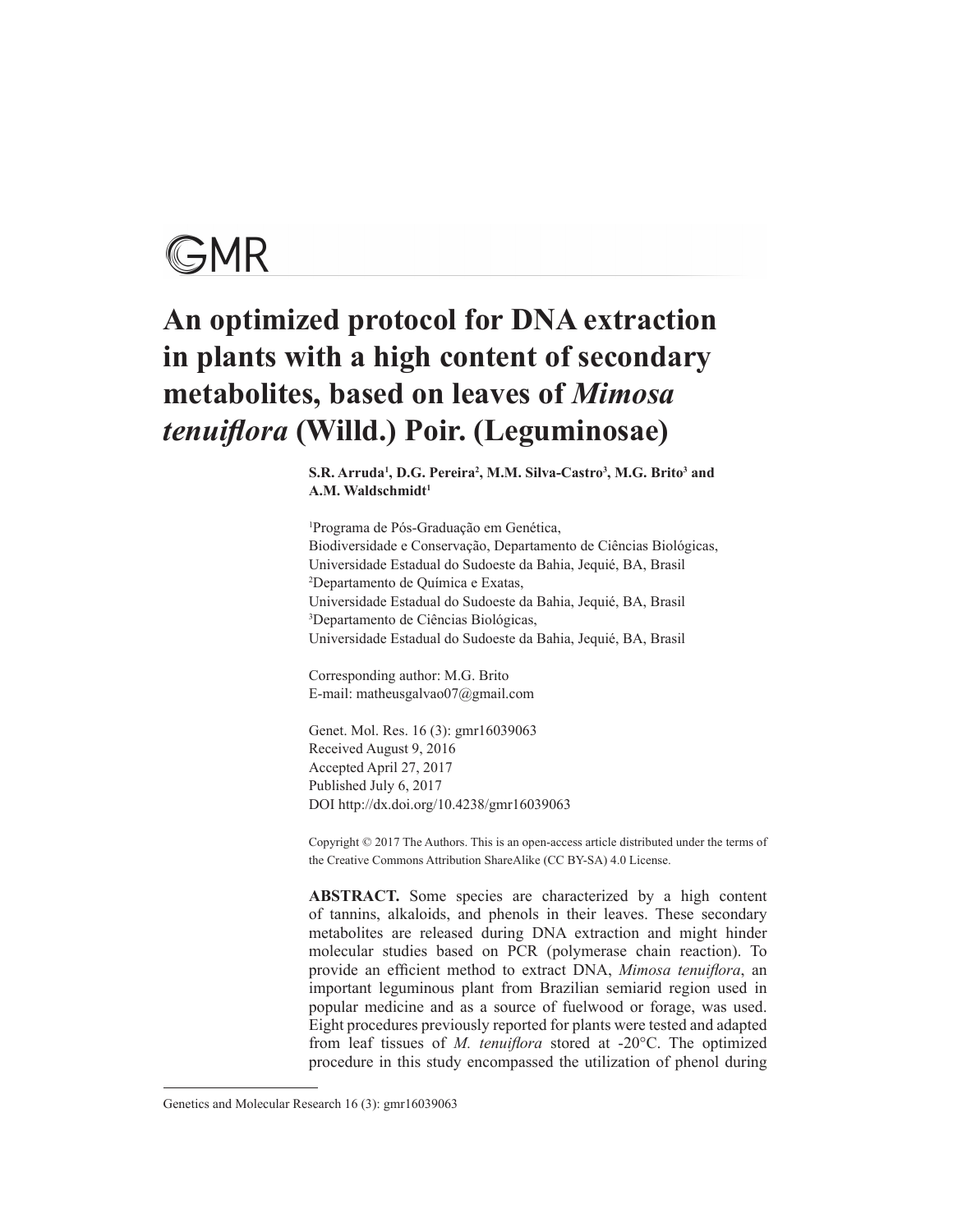deproteinization, increased concentrations of cetyltrimethylammonium bromide and sodium chloride, and a shorter period and lower temperature of incubation concerning other methods. The extracted DNA did not present degradation, and amplification via PCR was successful using ISSR, *trnL*, ITS, and ETS primers. Besides *M. tenuiflora*, this procedure was also tested and proved to be efficient in genetic studies of other plant species.

**Key words:** Mimosoideae; Molecular marker; Genetic diversity; Tannins; Phenols

# **INTRODUCTION**

During DNA extraction for molecular studies in plants, the high content of tannins, polysaccharides, and polyphenols might determine oxidation and degradation of DNA samples, besides inhibiting the activity of Taq DNA polymerase, causing polymerase chain reaction (PCR) to fail (Ferreira and Grattapaglia, 1998). The polysaccharides usually settle along with DNA resulting in a high viscous solution (Baratto and Megiolaro, 2012), while polyphenols in contact with DNA become oxidant, being observed a dark pellet after extraction of nucleic acids, thus jeopardizing both the amount and the quality of extract DNA (Fang et al., 1992; Sharma et al, 2002).

Nowadays, a high number of molecular techniques to detect polymorphisms in DNA sequences are available, such as ISSR (inter-simple sequence repeat), RFLP (restriction fragment length polymorphism), AFLP (amplified fragment length polymorphism), SSR (simple sequence repeats), SNP (single nucleotide polymorphism), ITS (internal transcribed spacer), and ETS (external transcribed spacer). These methods are useful in population, phylogeographic, phylogenetic, and molecular taxonomic studies of plants besides genetic improvement of crops (Wilson and Walker, 2010). In spite of their distinct approaches, these methods invariably demand a high number and quality of DNA samples, being dependent on efficient and fast procedures for DNA extraction (Porebski et al., 1999).

Even though several protocols of DNA extraction have been reported, their efficiency was insufficient to allow molecular analyses in some plant species such as *Mimosa tenuiflora*. Probably, such inefficiency is related to their high content of secondary metabolites (e.g., tannins) in leaves, commonly used as the source of DNA samples in genomic studies of plants (Sika et al., 2015).

*M. tenuiflora* (Willd.) Poir. (known as jurema-preta in Brazil) is a perennial leguminous tree belonging to the family Mimosoideae (Queiroz, 2009). The wood of this species is highly used in fuel production and for making posts, bridges, furniture, and fences (Maia, 2004). A tea made of bark pieces has also been used in popular medicine for treating wounds, burns, and acne since it presents antimicrobial, analgesic, and astringent effects (de Albuquerque et al., 2007). Both bark and stem induce psychoactive effects related to the presence of the alkaloid N,N-dimethyltryptamine (Souza et al., 2008). Because of these effects, this plant has been considered sacred by some Native tribes from Brazil semiarid region that traditionally prepared the "jurema wine" from bark pieces to be used in witch doctor rituals as well as in Afro-Brazilian cults (de Albuquerque et al., 2007).

This species also presents high contents of tannins (Barbehenn and Peter Constabel, 2011; Calegari et al., 2016), a group of secondary metabolites that act as a chemical defense

Genetics and Molecular Research 16 (3): gmr16039063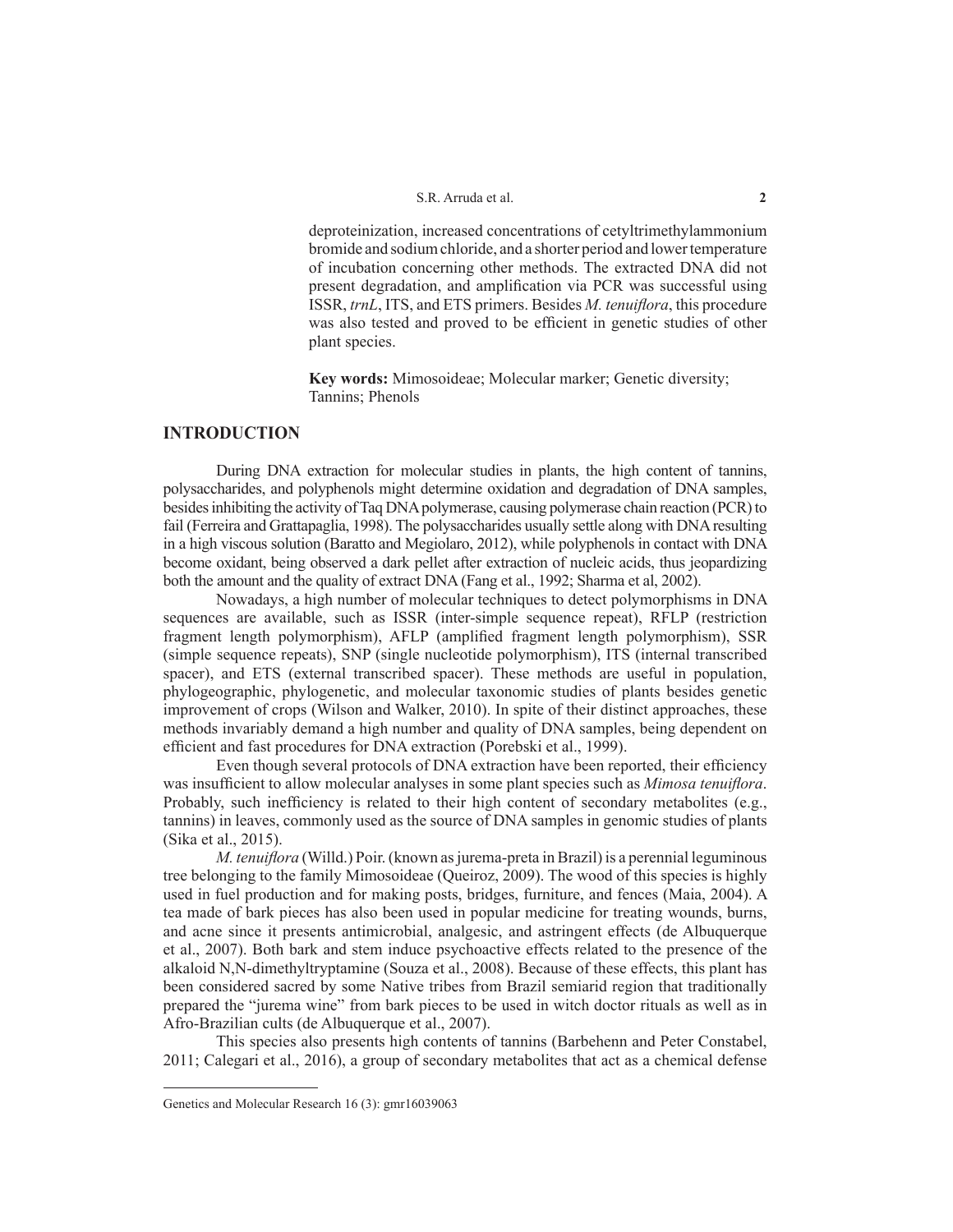of plants against herbivory (Santamaria, 1999). Tannins are also able to settle proteins from animal skin, being extracted and highly used by local populations in leather production.

In this regard, the goal of the present study was to optimize a protocol for genomic DNA extraction for *M. tenuiflora* at low costs, without the utilization of expensive DNA extraction kits or liquid nitrogen, that could remove secondary metabolites, mainly tannins, and test its efficiency in analyses with PCR-based markers like ISSR and amplification of nuclear (ITS, ETS) and plastid (*trn*L) sequences. This procedure was also tested in other plant species characterized by high amounts of metabolites such as *Syagrus harleyi* Glassman, *Syagrus coronata* (Mart.) Becc. (Arecaceae), and *Attalea* sp Kunth.

## **MATERIAL AND METHODS**

#### **Biological material**

The experiments of DNA extraction were carried out using leaves of three individuals of *M. tenuiflora* collected in the municipality of Jequié, a State of Bahia, Northeastern Brazil (13°51'S1"S, 40°04'54''W, 216 m above sea level). The leaf tissues were stored -20°C in the Laboratory of Molecular Genetics at Universidade Estadual do Sudoeste da Bahia (UESB) in Jequié.

Seven previously reported protocols for isolation of DNA were tested, besides an optimized method described in the present study. Each protocol was performed in triplicates as described in **Table S1**. To test the applicability of the optimized protocol in other plant species, this procedure was tested using leaves of *Syagrus coronata*, *Syagrus harleyi*, and *Attalea* sp.

To test the efficiency of extracted DNA from the optimized protocol, we performed amplification of DNA sequences via PCR. The ISSR markers were amplified from 15 DNA samples of *M. tenuiflora* while the *trn*L, ITS, and ETS regions were amplified from four individuals of the same species.

## **Quantitative and qualitative analysis of extracted DNA**

The number and the quality of DNA samples were estimated from the absorbance values at wavelengths of 230, 260, and 280 nm using an L-Quant spectrophotometer. The DNA purity was determined according to the  $A_{260}/A_{280}$  absorbance ratio. The contamination by polysaccharides was calculated using the  $A_{260}/A_{230}$  ratio (Barbehenn and Peter Constabel, 2011).

After quantifying the values obtained in DNA samples from each protocol, a variance analysis was carried out and mean values were compared by the Tukey test (significance level of 5%), using the SAS software (SAS Institute, 2003) and Assistant v. 7.1 (Silva and Azevedo, 2002).

#### **Amplification of ISSR markers**

A total of 15 individuals of *M. tenuiflora* from Jequié were used in ISSR-PCR tests. The amplification via PCR was carried out in an MG108+ thermocycler using the primer UBC-864 (University of British Columbia). Each reaction comprised 10 mM Tris-HCl, pH 8.3, 2.5 mM MgCl<sub>2</sub>, 1 mM dNTP mix, 0.2 M primer, 5 U Taq DNA polymerase (Biotools), and 30 ng template DNA to a final volume of 25  $\mu$ L. The amplification conditions were: an initial denaturation step at 94°C for 3 min followed by 39 cycles at 92°C for 1 min, 53°C for 2 min and 72°C for 2 min, plus a final extension step at 72°C for 7 min.

Genetics and Molecular Research 16 (3): gmr16039063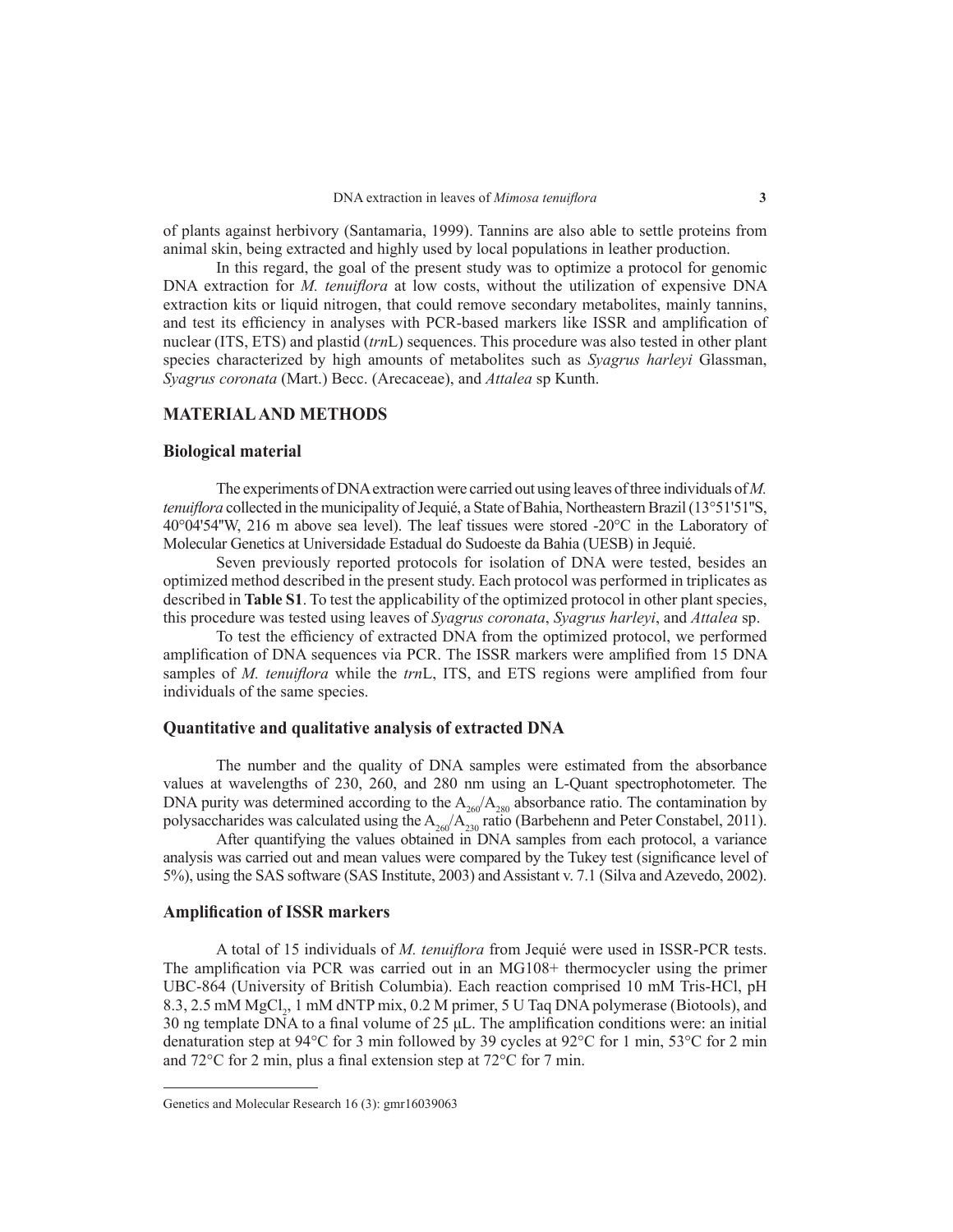#### S.R. Arruda et al. **4**

After electrophoresis of the amplified products on 1.2% agarose geland stained with GelRed, the bands were visualized and photo-documented using an L-pix UV-transilluminator.

#### **Amplification of ITS, ETS, and trnL sequences**

Four samples of *M. tenuiflora* collected in Jequié were used to amplify specific DNA sequences using the primers: 5'-AGCAATTCATGGTCCGGTGAAGTGTTCG-3' and 5'-TAGAATTCCCCGGTTCGCTCGCCGTTAC-3' (ITS); 5'-ATAGAGCGCGTGAGTGGT G-3' and 5'-GAGACAAGCATATGACTACAG-3' (ETS); and 5'-CGAAATCGGTAGACGCT ACG-3' and 5'-AATTGAACTGGTGACACGAG-3' (*trn*L). Each reaction comprised 25 μL with 10 mM Tris-HCl, pH 8.3, 1.5 mM MgCl, 1 mM dNTP mix, 0.5 M of each primer, 5 U Taq DNA polymerase (Biotools), and 20 ng template DNA.

The PCR was carried out in an MG108+ thermocycler using the following conditions for *trnL* sequences: 94°C for 1 min, 30 cycles at 94°C for 1 min and 72°C for 1 min, plus a final extension at 72°C for 7 min. In the case of ITS, the PCR conditions were similar except for the annealing temperature (55 $^{\circ}$ C). The ETS sequences were amplified following 92 $^{\circ}$ C for 2 min, 30 s of denaturation at 94°C, 60 s of annealing at 55°C, and 60 s at 72°C, totaling 30 cycles, besides a final extension at 72°C for 5 min. The amplified sequences were submitted to electrophoresis on 1.5% agarose gel, employing GelRed and bromophenol (2:1), being visualized and photo-documented using an L-pix UV-transilluminator.

# **RESULTS**

The mean concentration and purity of DNA samples extracted from leaves of *M. tenuiflora* based on the eight procedures tested are presented in Table 1, along with the values of coefficient of variation (CV) and results of the Tukey test using 5% of significance.

**Table 1.** Quantification and quality analysis of extracted DNAs from the eight tested procedures based on leaf

| tissues of <i>Mimosa tenuiflora</i> according to their absorbance $(A_{230}, A_{260}, and A_{280 nm})$ , concentration, and visual aspect. |                                             |                                             |                                        |                   |  |  |
|--------------------------------------------------------------------------------------------------------------------------------------------|---------------------------------------------|---------------------------------------------|----------------------------------------|-------------------|--|--|
| Protocol                                                                                                                                   | Mean of A <sub>260/280</sub> ratio $\pm$ SD | Mean of A <sub>260/230</sub> ratio $\pm$ SD | Mean of concentration $(ng/μL) \pm SD$ | Color/Viscosity   |  |  |
| Faleiro et al. (2003)                                                                                                                      | $1.45^{ab} \pm 0.08$                        | $1.40^{\text{de}} \pm 0.32$                 | $155^{\rm b} \pm 1.00$                 | Dark/Non-viscous  |  |  |
| Bonato et al. (2004)                                                                                                                       | $1.46^{ab} \pm 0.08$                        | $1.54^{\text{de}} \pm 0.29$                 | $859^a + 2959$                         | Dark/viscous      |  |  |
| Murray and Thompson (1980)                                                                                                                 | $1.61^{ab} \pm 0.05$                        | $1.37de \pm 0.32$                           | $480^{ab} + 360$                       | Dark/Non-viscous  |  |  |
| Roy et al. (1992)                                                                                                                          | $1.65^{ab} \pm 0.04$                        | $1.59de \pm 0.17$                           | $234^{ab} + 12.50$                     | Dark/Non-viscous  |  |  |
| Doyle and Doyle (1987)                                                                                                                     | $1.54^{ab} + 0.05$                          | $1.54^{\text{de}} \pm 0.08$                 | $234^{ab} + 1124$                      | Dark/viscous      |  |  |
| Haberer et al. (1996)                                                                                                                      | $1.53^{ab} \pm 0.01$                        | $1.25^d \pm 0.03$                           | $415^{ab} \pm 14.15$                   | Dark/viscous      |  |  |
| Promega kit                                                                                                                                | $0.93^a \pm 0.12$                           | $1.19^{\rm f} \pm 0.05$                     | $189^b + 100$                          | Dark/viscous      |  |  |
| Optimized protocol                                                                                                                         | $1.83^{\circ} \pm 0.03$                     | $2.05^{\text{d}} \pm 0.03$                  | $399^{ab} \pm 4.51$                    | Clear/Non-viscous |  |  |
| $C(X, Y) \leq C(X, Y)$                                                                                                                     | 17.12                                       | 10.20                                       | $\sim$ $\sim$                          |                   |  |  |

Optimized protocol 1.83<sup>c</sup> ± 0.03 2.05<sup>d</sup> ± 0.03 399<sup>ab</sup> ± 4.51 Clear/Non-viscous<br>CV (%)\*\* 17.13 18.38 52.32 -

Mean values followed by the same letter were not statistically different according to the Tukey test at 5% probability.  $SD = standard deviation$ ;  $CV = coefficient of variation$ .

The mean DNA concentration varied significantly according to each protocol (Table 1). The lowest concentration of DNA was obtained using the procedure described by Faleiro et al. (2003). On the other hand, the method reported by Bonato et al. (2004) yielded the highest DNA concentration (859 ng/mL) but also a high contamination by polysaccharides and polyphenols, as observed by the values of absorbance ratio  $A_{260}/A_{280}$  (1.46) and  $A_{260}/A_{280}$  $A_{230}$  (1.54). Similarly, other procedures like Murray and Thompson (1980) and Promega kit (Wizard® Genomic DNA Purification and available at [http://www.promega.com.br/]) resulted

Genetics and Molecular Research 16 (3): gmr16039063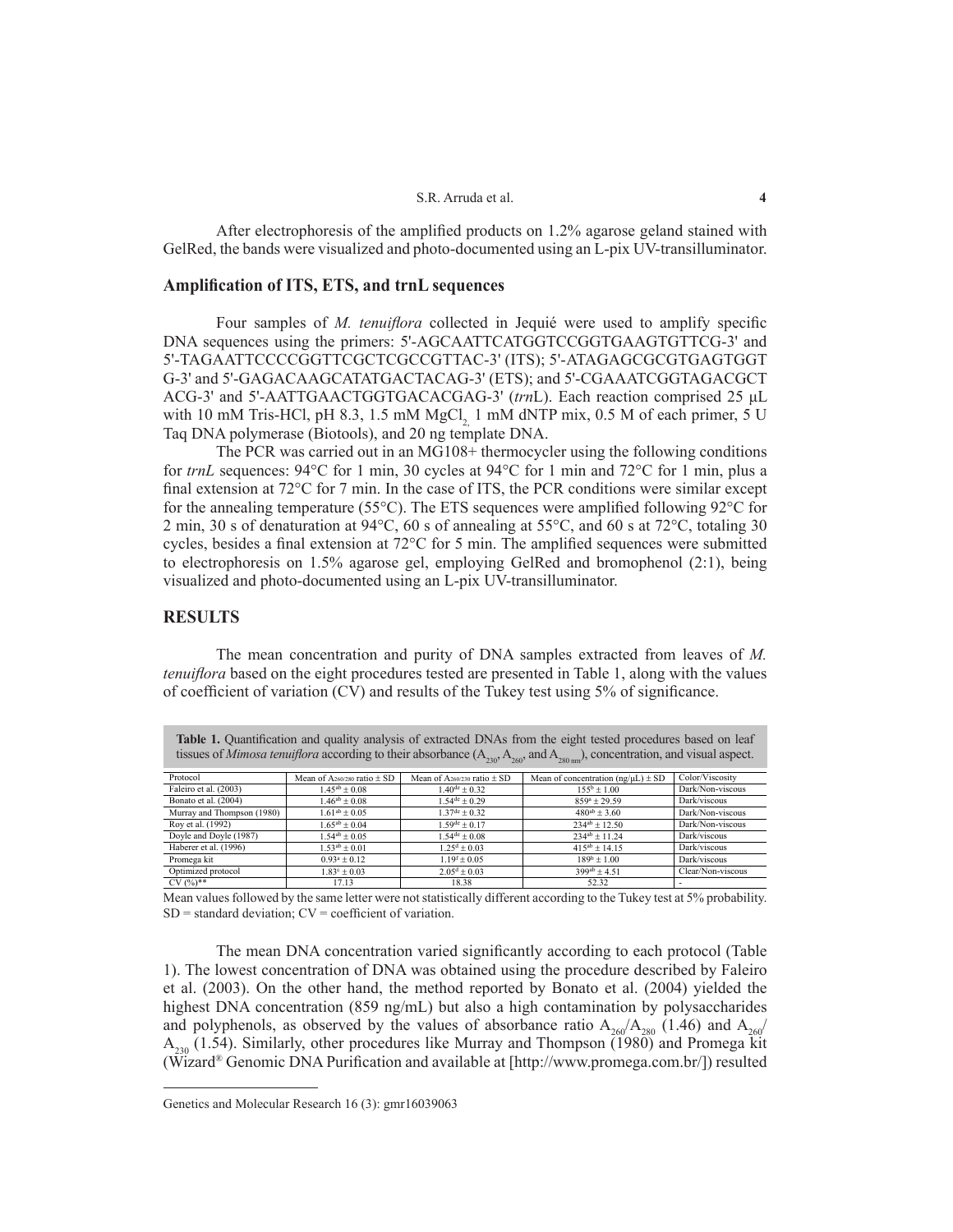in DNAs contaminated by proteins, according to the  $A_{260}/A_{280}$  ratio (Table 1). Therefore, all procedures except the optimized method herein described, resulted in low-quality DNA since the absorbance values in  $A_{260}/A_{230}$  ratio were below the threshold (2.0-2.2) expected for pure DNA samples, free of secondary metabolites.

No significant difference was observed in quantitative analysis, except for the Promega kit. The optimized protocol was significantly superior to the Promega kit according to the Tukey test (P = 0.05). The coefficient of variation ranged from 17.13% ( $A_{260}/A_{280}$  ratio) to 52.32% (concentration), indicating that the precision of each method varied from good to regular. The qualitative variables (color and viscosity) determined by the aspect of pellets after DNA extraction have also varied, even though most of the protocols produced dark and viscous pellets. The procedure described by Doyle and Doyle (1987) was modified (optimized protocol), and it differed from the other procedures by i) the increased concentration of cetyltrimethylammonium bromide (CTAB) (from 1-2 to 3%) and NaCl (from 2 to 2.5 M), ii) addition of phenol to the deproteinization process, iii) reduction of the incubation period (30-60 to 20 min), and temperature (65-70 $\degree$  to 60 $\degree$ C), and iv) increased concentration of polyvinylpyrrolidone (PVP) (2%) and β-mercaptoethanol (5%).

The amplification tests using the DNA extracted according to the optimized protocol were successful using ISSR, *trn*L, ITS, and ETS primers (Figure 1A).



**Figure 1.** Amplification pattern of 15 DNA samples of *Mimosa tenuiflora* using the ISSR primer (UBC-864) (**A**), and DNA sequences ( $trn = \sim 350$  bp, ITS =  $\sim 500$  bp, and ETS = 700 bp) of four specimens of *M. tenuiflora* (**B**).

The optimized protocol was also effective to extract high-quality DNA in other plant species with high amounts of secondary metabolites (Table 2).

**Table 2.** Quantification and quality analysis of extracted DNAs from distinct plant species using the optimized protocol developed in the present study.

| <b>Species</b>   | Mean of A <sub>260/280</sub> ratio $\pm$ SD | Mean of A <sub>260/230</sub> ratio $\pm$ SD | Concentration $(ng/µL)$ SD | Color/Viscosity   |
|------------------|---------------------------------------------|---------------------------------------------|----------------------------|-------------------|
| Syagrus coronata | $79 + 0.05$                                 | $89 + 0.08$                                 | $326 + 5680$               | Clear/Non-viscous |
| Syagrus harleyi  | $80 + 0.09$                                 | $2.05 + 0.17$                               | $256 + 1914$               | Clear/Non-viscous |
| Attalea sp       | $.77 \pm 0.03$                              | $191 + 019$                                 | $150 + 3005$               | Clear/Non-viscous |

SD = standard deviation.

Genetics and Molecular Research 16 (3): gmr16039063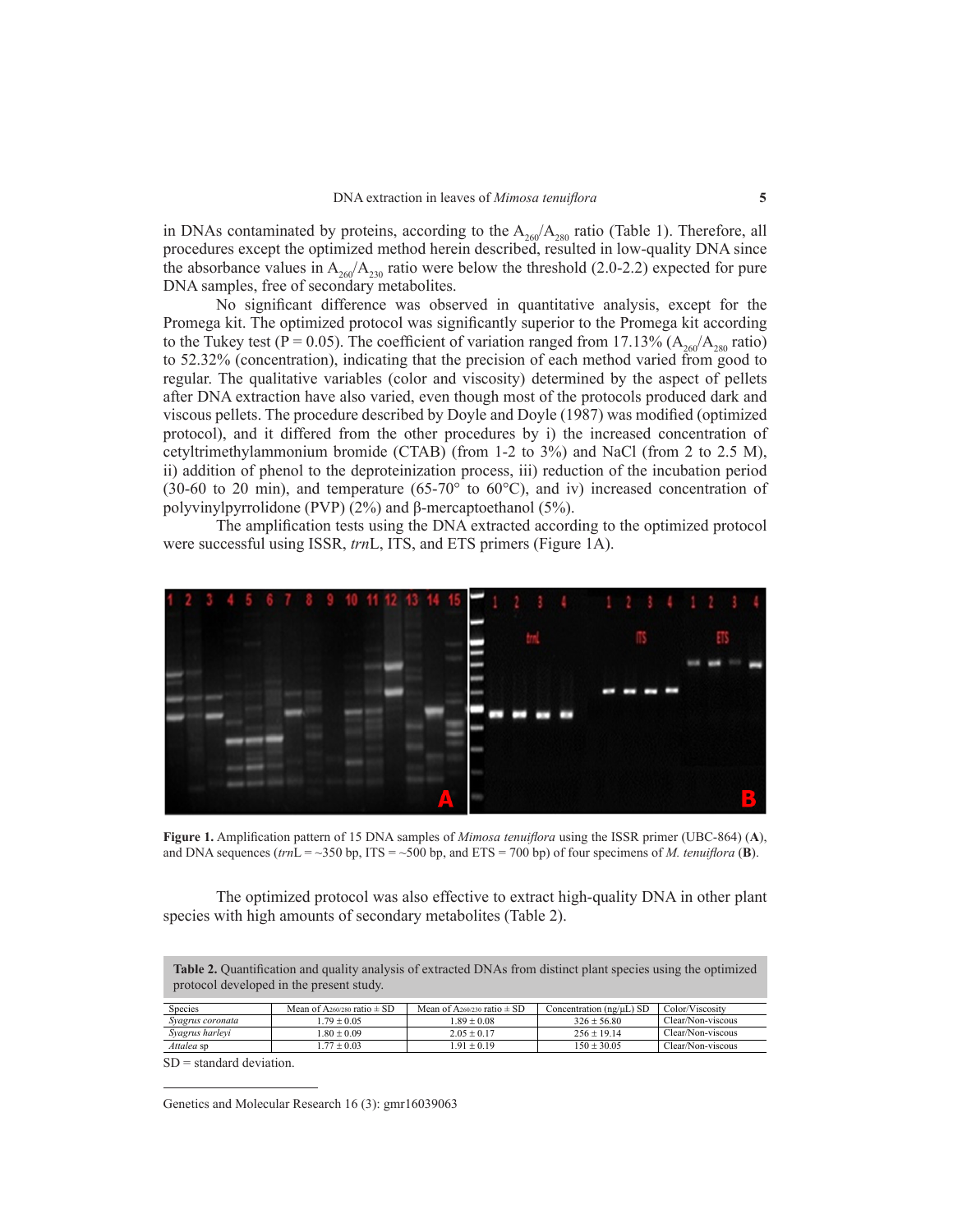S.R. Arruda et al. **6**

## **DISCUSSION**

The obtaining of high quality and quantities of DNA is the first step to assure the efficiency of molecular studies in plants. In the case of species characterized by high contents of secondary metabolites, like *M. tenuiflora*, this procedure requires intensive testing and adaptation of different protocols. The optimized protocol presented in this study resulted in a mean DNA concentration of 399 ng/µL extracted from leaf samples of *M. tenuiflora*. Even though this value was on average lower than those obtained by other protocols (Murray and Thompson, 1980; Roy et al., 1992; Haberer et al., 1996; Bonato et al., 2004), the optimized method assured the extraction of pure DNA based on both quantitative  $(A_{260}/A_{280})$  and  $A_{260}/A_{280}$  $A_{230}$  ratios) and qualitative (color and viscosity) parameters. The recommend values for the  $\widetilde{A}_{260}$ <sup>7</sup>/ $A_{280}$  ratio should range from 1.8 to 2.0, and the optimized protocol was the only method that results in absorbance values within this interval (mean of 1.83), thereby characterizing high-quality DNA samples. Higher values of absorbance ratios are evidence of contamination by phenols while lower values indicate the presence of proteins once proteins absorb light at a wavelength of 280 nm (Romano and Brasileiro, 1999). It is important to point out that the Promega kit is not specific to plant species with high quantities of secondary metabolites what could account for their lower efficiency in our experiments.

Likewise, except for the optimized protocol, all procedures were below the recommended values for the  $A_{260}/A_{230}$  ratio (2.0-2.2) in pure DNA samples, free of contaminants and secondary metabolites. Even though the optimized protocol was not significantly different from the others when compared with this parameter in the Tukey test ( $P = 0.05$ ), the mean value obtained by this method (2.05) was the only one within the reference interval. In the case of the other protocols, a reprecipitation of DNA would be recommended before the utilization in molecular studies (Barbosa, 1998). Since both the composition and concentration of reagents can interfere with the quality and the quantity of extracted DNA (Borges et al., 2012), the optimized protocol was developed using a higher concentration of CTAB (3%) and NaCl (2.5 M). This modification allowed a more efficient elimination of polysaccharides once high levels of CTAB and NaCl determine a higher solubility of polysaccharides regarding DNA, thereby favoring their removal during washes in ethanol (Fang et al., 1992). The efficiency of increased NaCl levels to remove polysaccharides during DNA extraction was corroborated by studies with other plant species like *Cymbopogon winterianus* Jowitt, *Pelargonium graveolens*, and *Taxus wallichiana* Zucc (Khanuja et al., 1999; Lodhi et al., 2011). Furthermore, the presence of CTAB and NaCl form a complex with DNA samples that facilitate the settlement of nucleic acids.

On the other hand, polyphenols attach to DNA when the cell walls are broken down during the maceration process, leading to irreversible oxidation of DNA and inhibition of restriction enzymes and DNA polymerases thus hindering PCR experiments (Couch and Fritz, 1990). To avoid the oxidative effect of polyphenols, the extraction buffer should contain anti-oxidant agents, such as PVP (polyvinylpyrrolidone), BSA (bovine serum albumin), or β-mercaptoethanol (Romano and Brasileiro, 1999). Some of the reported protocols tested in this study (Doyle and Doyle, 1987; Roy et al., 1992; Faleiro et al., 2003; Bonato et al., 2004) include these reagents in concentrations that range from 0.2 to 2% β-mercaptoethanol and 1 to 2% PVP. In the optimized protocol, the concentration of β-mercaptoethanol was increased to 5%, once a high concentration of this compound is important to reduce polyphenols during DNA extraction of tissues with a high content of secondary metabolites (Khanuja et al., 1999). Indeed, samples of DNA from mangrove leaves were characterized by contamination with

Genetics and Molecular Research 16 (3): gmr16039063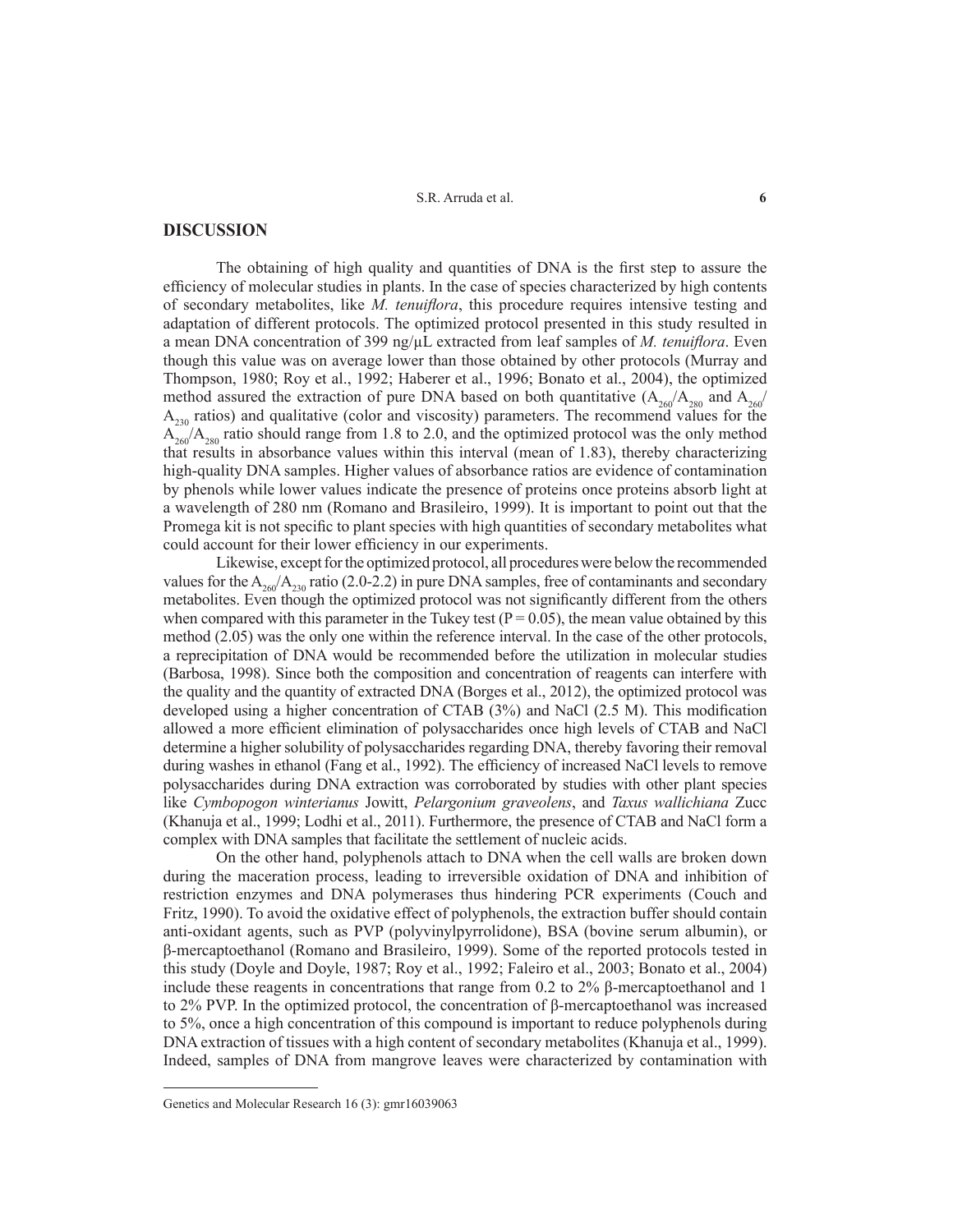polyphenols and polysaccharides, resulting in dark and sticky pellets after isolation (Sahu et al., 2012). To overcome this obstacle, the concentration of β-mercaptoethanol and PVP was increased from 2 to 5% and from 1to 2%, respectively, thus yielding clear and non-viscous pellets in extracted DNA samples.

Most procedures of DNA extraction incubate the samples at  $65^{\circ}$ -70 $^{\circ}$ C for 30 to 60 min. In the optimized protocol, both incubation period and temperature were reduced to 20 min and 60°C, respectively. Moreover, the samples were homogenized by inverting the tubes each 10 min. Using this procedure, the samples became clearer when compared to those incubated for longer periods at higher temperatures. The dark coloration of DNA samples suggests a putative oxidation by phenolic compounds (Reed, 1995). In fact, soluble tannins and other contaminants might attach DNA leading to irreversible oxidation at temperatures above 60°C. Supporting this evidence, the utilization of lower temperatures were successful for the extraction of DNA from *Broussonetia papyrifera* (Moraceae) (Moncada et al., 2013).

The deproteinization process was accomplished using an organic solvent (phenol) along with chloroform and isoamyl alcohol, thereby leading to a more efficient denaturation of proteins besides inhibiting the activity of nucleases. The absorbance ratios  $(A_{260}/A_{280} = 1.8$  and  $A_{260}/A_{230} = 2.05$ ) in the optimized protocol presented the recommended values to high-quality DNA samples (Sambrook and Russell, 2001). Differently from most methods, except that reported by Bonato et al. (2004), the protocol here presented used double deproteinization, using phenol:chloroform:isoamyl alcohol (25:24:1) followed by chloroform:isoamyl alcohol (24:1). In spite of reducing the concentration of DNA after extraction (399 ng/ $\mu$ L) (Table 1), the DNA samples obtained were characterized by their high purity. Similarly, in *Arbutus unedo* (Ericaceae), a species with a high content of polysaccharides, the more effective method of DNA extraction comprised the utilization of phenol:chloroform:isoamyl alcohol, resulting in contaminant-free DNA samples (Sá et al., 2011).

Besides *M. tenuiflora*, the optimized protocol was also successfully applied to isolate nucleic acids of Arecaceae plant species (*Syagrus coronata*, *Syagrus harleyi*, and *Attalea* sp). Therefore, the present methodology might be highly useful to molecular studies in other plant species rich in secondary metabolites.

To provide a reliable molecular analysis in plants, the conditions of DNA extraction should be tested once a standard protocol applicable to all plant species remains unavailable (Tacuatiá et al., 2012; Anuradha et al., 2013). Therefore, studies of genetic diversity, population structure, phylogenetics, and inheritance patterns of plants usually start from developing a suitable method of DNA extraction for a species or group of species (Akkurt, 2012; Li et al., 2013).

In this sense, the suitability of isolated DNA based on the optimized protocol to genetic analyses with molecular markers was evaluated. Using ISSR markers, several amplified fragments were clearly observed (Figure 1A), thus allowing further population studies. Moreover, specific sequences were successfully amplified from the DNA samples using the optimized protocol, comprising two nuclear (ITS and ETS of ribosomal genes) sequences and one plastid region (*trn*L) (Figure 1B). Variation in spacer sequences has been used to species identification, representing an informative marker in phylogenetic and phylogeographic studies (Lee and Taylor, 1992; Shaw et al., 2005). Therefore, the optimized protocol of DNA extraction resulted in high-quality DNA samples to be used in a variety of molecular studies of plants avoiding the utilization of specific DNA extraction kits, usually highly expensive for most Brazilian laboratories.

Genetics and Molecular Research 16 (3): gmr16039063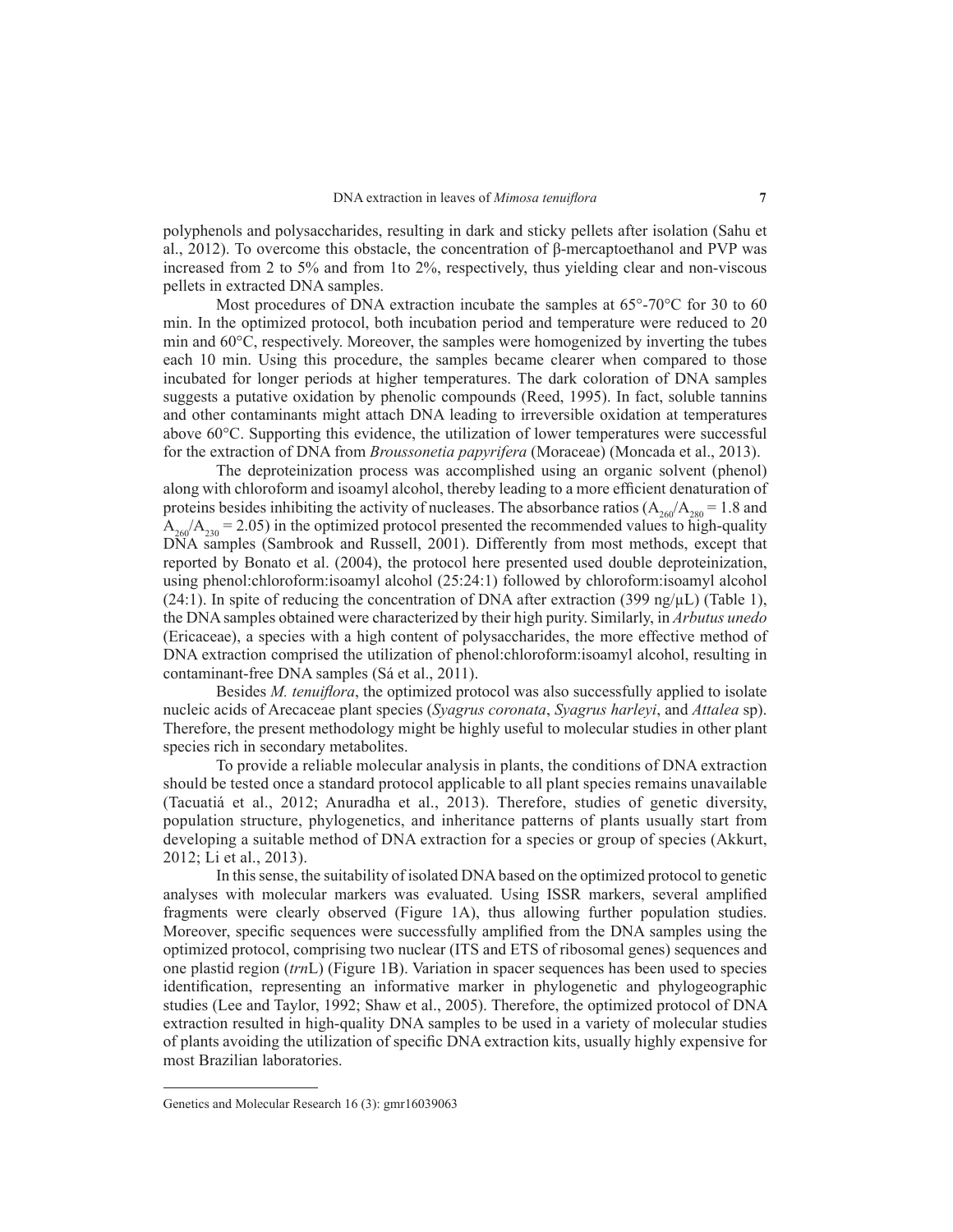S.R. Arruda et al. **8**

# **CONCLUSION**

In this study, we developed a new and efficient protocol for the isolation of genomic DNA from leaves of *Mimosa tenuiflora* that dismisses the utilization of specific DNA extraction kits. The DNA samples obtained were suitable for molecular analyses of *M. tenuiflora* such as population, phylogeographic, and phylogenetic studies.

Moreover, the present procedure has proven to be equally efficient to other plant species characterized by high content of polysaccharides and polyphenols.

#### **Conflicts of interest**

The authors declare no conflict of interest.

# **ACKNOWLEDGMENTS**

The authors gratefully acknowledge the financial support of Universidade Estadual do Sudoeste da Bahia (UESB) and Programa de Formação de Recursos Humanos/Petrobras (#PRHPB211).

## **REFERENCES**

- Akkurt M (2012). Comparison between modified DNA extraction protocols and commercial isolation kits in grapevine (*Vitis vinifera* L.). *Genet. Mol. Res.* 11: 2343-2351. https://doi.org/10.4238/2012.August.13.8
- de Albuquerque UP, Muniz de Medeiros P, de Almeida AL, Monteiro JM, et al. (2007). Medicinal plants of the caatinga (semi-arid) vegetation of NE Brazil: a quantitative approach. *J. Ethnopharmacol.* 114: 325-354. https://doi. org/10.1016/j.jep.2007.08.017
- Anuradha HJ, Vijayan K, Nair CV and Manjula V (2013). A novel and efficient protocol for the isolation of genomic DNA from mulberry (*Morus* L). *Plant Sci.* 25: 124-131.
- Baratto C and Megiolaro MF (2012). Comparação de diferentes protocolos de extração de DNA de bactérias para utilização em RAPD-PCR. *Unoesc. Ciênc.* 3: 121-130.
- Barbehenn RV and Peter Constabel C (2011). Tannins in plant-herbivore interactions. *Phytochemistry* 72: 1551-1565. https://doi.org/10.1016/j.phytochem.2011.01.040
- Barbosa MM (1998). Quantificação e Controle da Qualidade do DNA Genômico. In: Marcadores Moleculares em Plantas (Milach S, eds.), UFRGS, Porto Alegre, 99-106.
- Bonato ALV, Verzignassi JR, Resende RMS, Fernandes CD, et al. (2004). Extração de DNA genômico de *Stylosanthes* spp. Embrapa Gado de corte, Campo Grande.
- Borges DB, Amorim MB, Waldschmidt AM, Mariano-Neto E, et al. (2012). Optimization of DNA extraction from fresh leaf tissues of *Melanoxylon brauna* (Fabaceae). *Genet. Mol. Res.* 11: 1586-1591. https://doi.org/10.4238/2012.May.22.8
- Calegari L, Lopes PJG, Oliveira E, Gatto DA, et al. (2016). Quantificação de taninos nas cascas de jurema-preta e acácianegra. *Pesq. Flor. Bras.* 36: 61-69. https://doi.org/10.4336/2016.pfb.36.85.986
- Couch JA and Fritz PJ (1990). Isolation of DNA from plants high in polyphenolics. *Plant Mol. Biol. Report.* 8: 8-12. https://doi.org/10.1007/BF02668875

Doyle JJ and Doyle JL (1987). Isolation of plant DNA from fresh tissue. *Focus* 12: 13-15.

- Faleiro FG, Faleiro ASG, Cordeiro MCR and Karia CT (2003). Metodologia para Operacionalização a Extração de DNA de Espécies Nativas do Cerrado Visando Análises Moleculares. In: Comunicado Técnico, Embrapa, 92.
- Fang G, Hammar S and Grumet R (1992). A quick and inexpensive method for removing polysaccharides from plant genomic DNA. *Biotechniques* 13: 52-54, 56.
- Ferreira ME and Grattapaglia D (1998). Introdução ao Uso de Marcadores Moleculares em Análise Genética. Brasília, 1: 121-123.
- Haberer G, Fischer TC and Torres-Ruiz RA (1996). Mapping of the nucleolus organizer region on chromosome 4 in *Arabidopsis thaliana. Mol. Gen. Genet.* 250: 123-128.

Genetics and Molecular Research 16 (3): gmr16039063